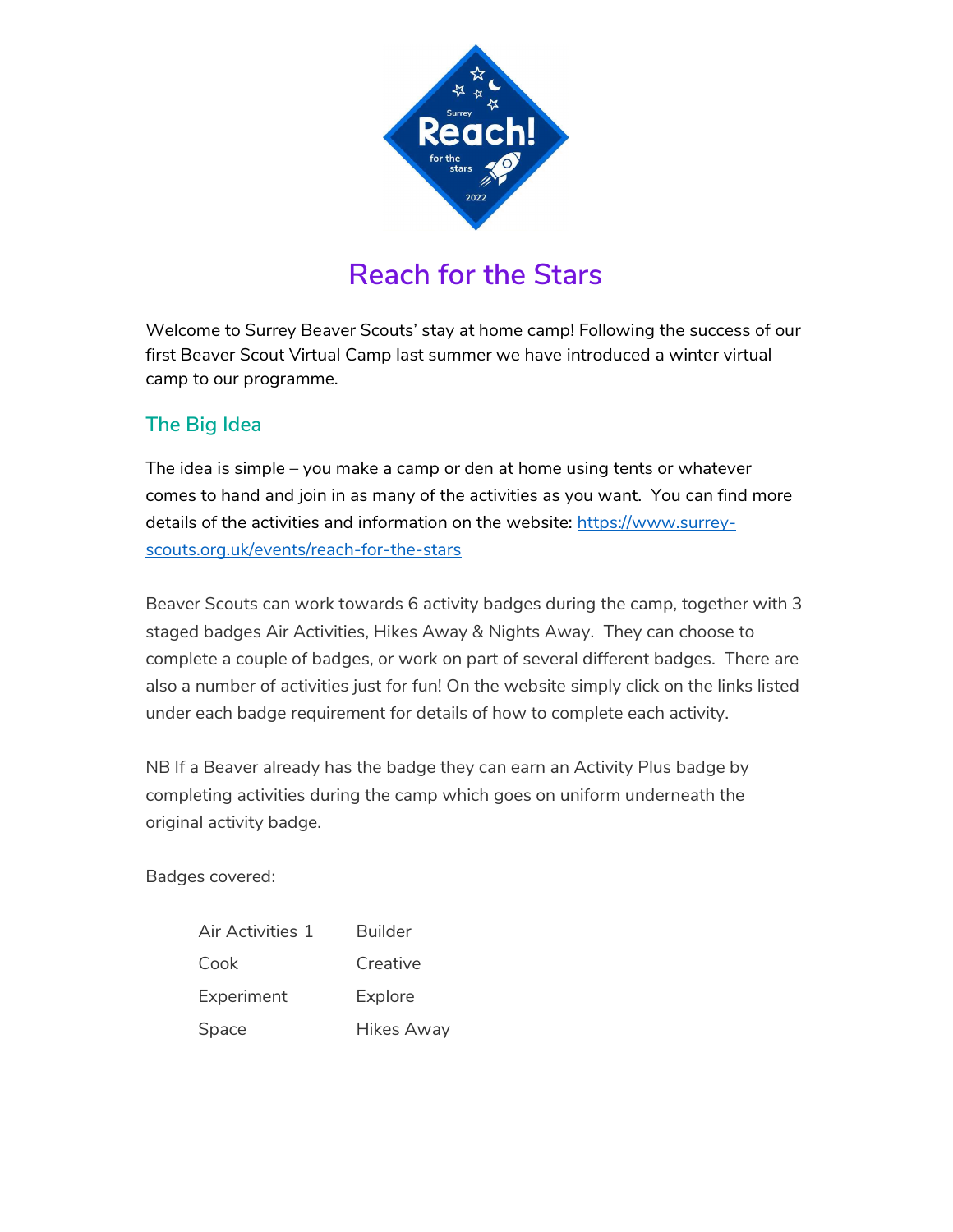You can do as many as you want – there is no limit! Reach for the stars!

Download the badge completion sheet give to your Beaver Scout Leader with details of activities undertaken.

The activities will be available after the opening ceremony at 10am and will stay open all weekend. Do as many as you can and upload a picture of you joining in (1st name or group only – no surnames)! How much can you achieve in the weekend?

# Share the fun!

Although we are all at our own homes, we want to know how you are getting on! We will be posting on our Surrey Scouts Facebook page https://www.facebook.com/surreyscouts/ throughout the weekend as well as on our twitter feed @surreyscouts.

# Both links for the event gallery are on the event website

There is a download of a scarf/necker, which we would like coloured in your group colours and shown when taking photos of the completed activity.

- Upload your photos for inclusion in the event gallery.
- View the event gallery.
- This is a public gallery so please do not send photos with full names on display or other personal information such as addresses. We will be monitoring photos before they make it onto the gallery but it helps if you have this in mind before sending photos.
- Send your pictures to your own Colony social media or leaders. This will help them validate badges. If your colony uses Badges at Home in Online Scout Manager, you can upload badge evidence there too.

# Colouring Competition

There is a colouring competition and we would love you to colour in and submit and download it on to our SmugMug. The winner will be notified by the end of February.

# Joining in Information

The key information that you need is on the Surrey Scouts website: https://www.surrey-scouts.org.uk/events/reach-for-the-stars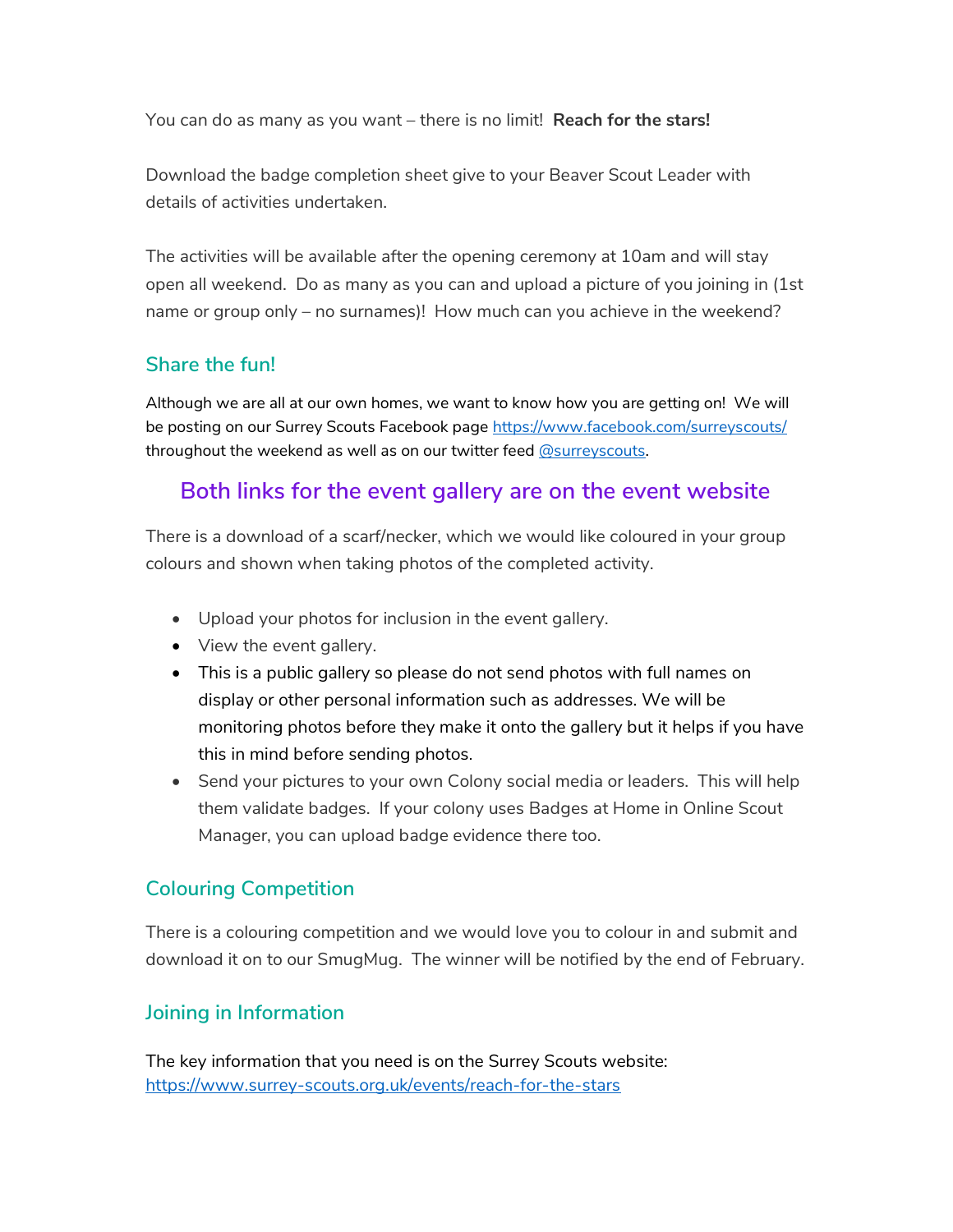The key things to look for are:

The programme – this tells you what is happening and when

Badge activities – this gives links to instruction sheets or videos

Training sessions – these are aimed at leaders and will need to be pre-booked.

Join us for the virtual campfire in the evening with your smores and blanket.

And, of course, because it is a camp, you can't sleep in a nice comfy bed – time to catch some ZZZZs in a den or a tent – whatever your space allows  $\odot$ 

| Day      | <b>Morning</b>            | Afternoon               | Evening           |
|----------|---------------------------|-------------------------|-------------------|
| Saturday | 10am Opening ceremony     | Take part in activities | Camp fire         |
|          | and Flag break            |                         | 7pm(pre-          |
|          |                           |                         | recorded)         |
|          | Set up your den/camp      |                         |                   |
|          |                           |                         | followed by       |
|          | Colour scarf/necker sheet |                         | <b>Story Time</b> |
|          | & add first name & group  |                         |                   |
|          |                           |                         |                   |
|          | Activities go live on     |                         |                   |
|          | website. Take part in     |                         |                   |
|          | activities                |                         |                   |
| Sunday   | 9am Wake Up & Shake up    | Take part in activities |                   |
|          | fitness session. (pre-    |                         |                   |
|          | recorded)                 |                         |                   |
|          |                           |                         |                   |
|          | Take part in activities   |                         |                   |

### Our Event Programme: Reach for the Stars 2022

#### Nights Away



Each night that is spent in camp qualifies as a part of the Nights Away award. Please ensure that your leaders know you were involved so that they can add the correct number of Nights Away to the member's record.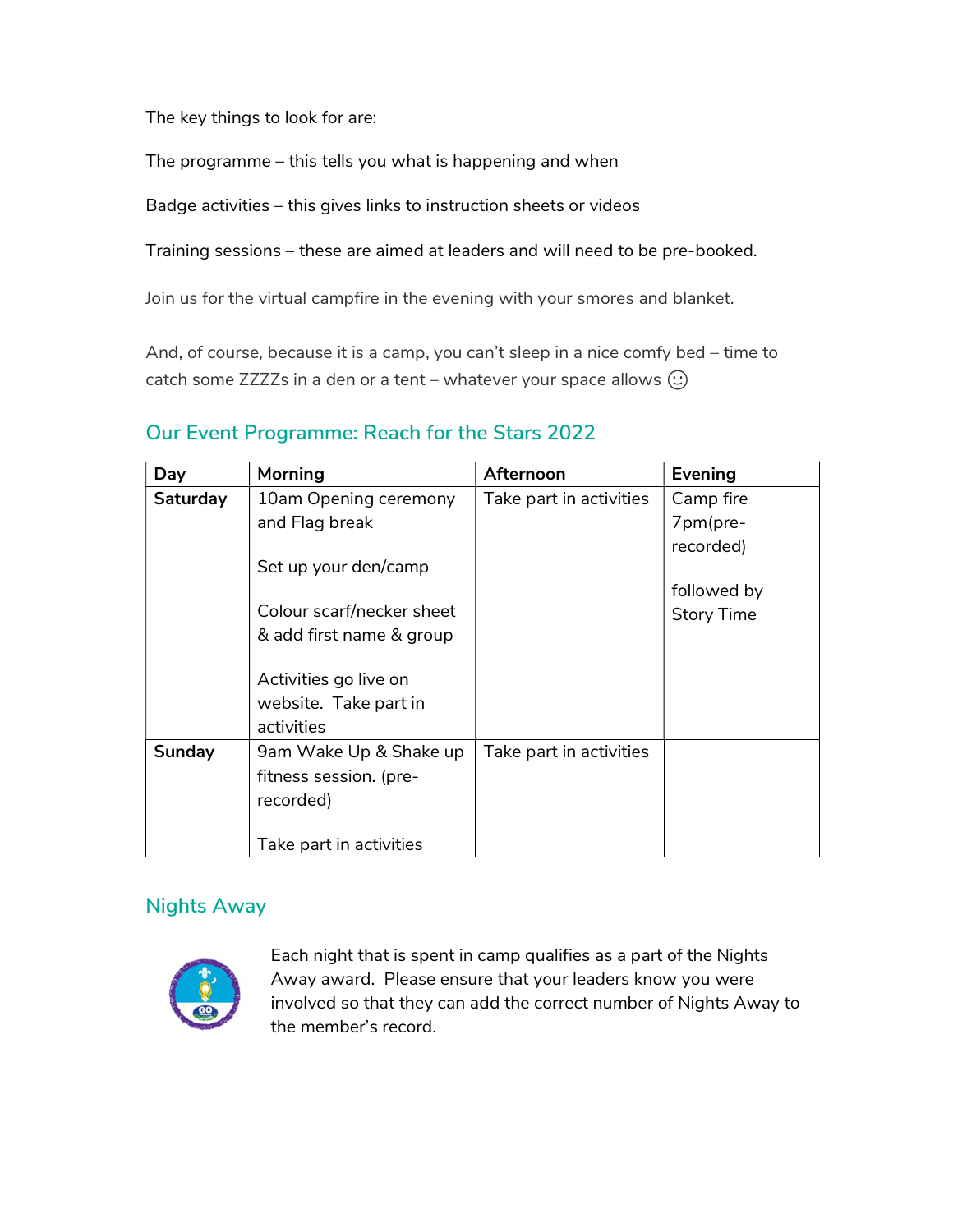# Where Should You Camp?

There are no fixed ideas about where you should camp other than the camp should be at home, not in a bed and most importantly, be safe.

You might want to:

- Make a blanket or duvet fort in the living room or under the dining table
- Make a cardboard den (see Builder badge)
- Make a tepee (see Builder badge)
- Make a comfy nest down the back of the sofa
- Pitch a tent in your back garden

Please check that parents/carers are happy with where people are sleeping,

# Things that you might need for activities!

Most of the activities will require equipment. We suggest checking the badge requirements early on the Saturday so you can purchase any resources needed. Most badge requirements have a choice of activities so please choose activities to suit the resources you have available.

You will need:

- A4 paper
- Card
- Pens/pencils
- Scissors
- Sellotape
- Glue
- String
- OS map of your area (for Hike Away badge)

#### Safety and Safeguarding

All of our activities in planning and delivering Reach for the Stars 2022 will be conducted in in accordance with Scout Association rules and guidelines and in accordance with government coronavirus restrictions and guidelines in force at the time.

This is NOT a face-to-face Scouting activity. Risk Assessments have been written for each activity but parents/carers are responsible for children in their care and for family safety at all times.